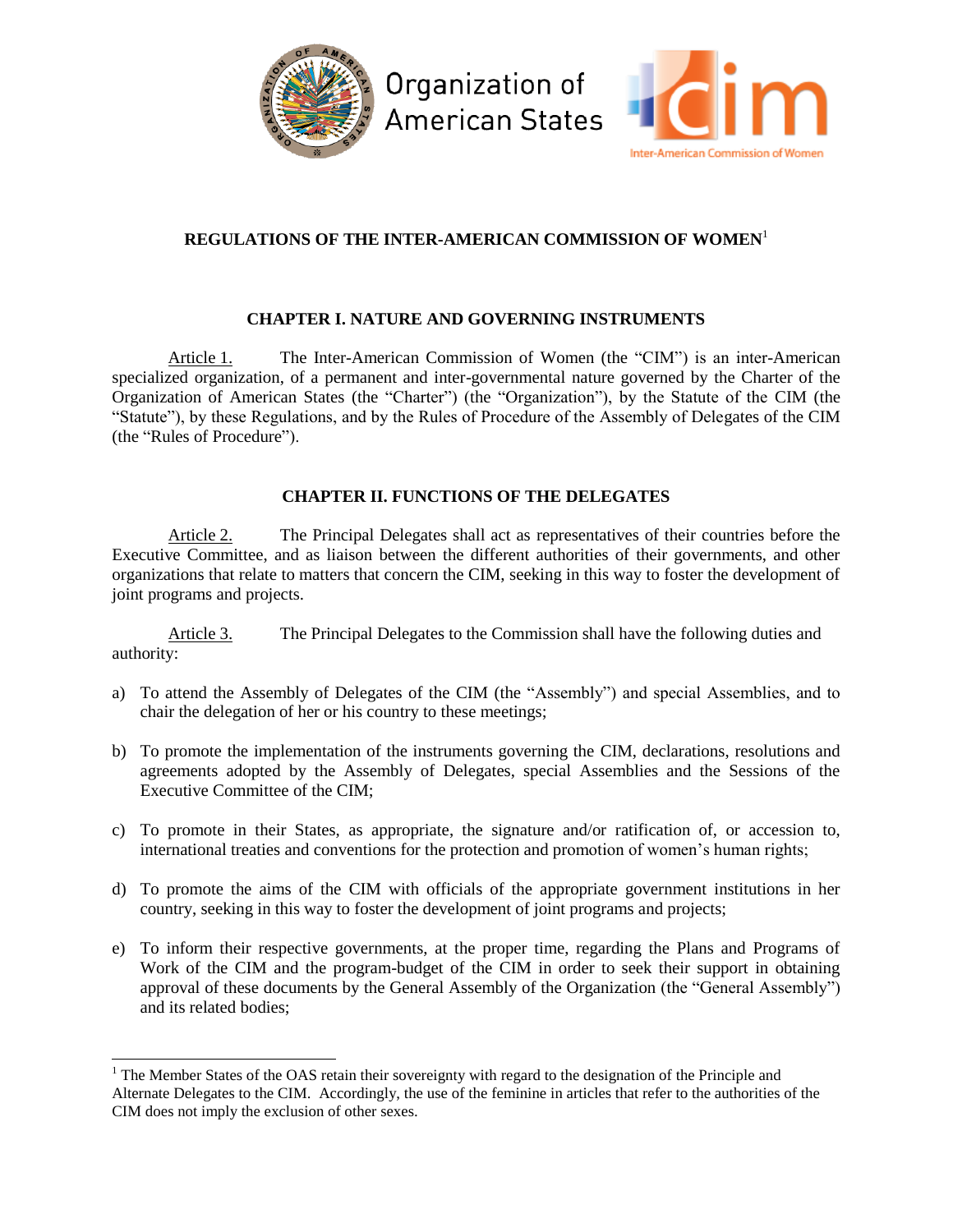- f) To answer any questions on which they are consulted by the President or the Executive Committee concerning the implementation of the Programme of Work and specific functions of the CIM, and to make any suggestions they deem advisable;
- g) To transmit periodically to the Executive Secretariat of the CIM updated information on developments in their respective countries that are of particular interest to the mission and functions of the CIM;
- h) To transmit to the CIM, at each Assembly, with data and other information on the topics indicated by the agenda of such Assembly;
- i) To make timely suggestions to the President of the CIM on the topics that, in their opinion or that of their governments*,* should be included in the agenda of the Assembly;
- j) When traveling to other countries, establish contact, whenever possible, with the corresponding Delegates in order to coordinate their activities;
- k) To cooperate with the government authorities responsible for women's rights and gender equality issues and to promote the establishment of such authorities where they do not exist.

Article 4. The Alternate Delegates to the CIM shall collaborate with the Principal Delegate and, if they reside in the area of the headquarters of the CIM, shall participate in its activities.

Article 5. Principal and Alternate Delegates shall remain in office until the CIM is informed of their resignation or replacement.

#### **CHAPTER III. REGULAR AND SPECIAL ASSEMBLIES**

Article 6. The Assembly is the supreme organ of the CIM and as such approves its Plans and Programmes of Work, which are prepared by the Executive Committee in consultation with the Member States of the Organization (the "Member States").

Article 7. As stipulated in Article 9 of the Statute of the CIM, the CIM shall hold regular Assemblies every three years and special Assemblies on the dates and under the conditions determined by the Executive Committee.

Article 8. As stipulated in Article 12 of the Statute of the CIM, the site for the Assemblies of Delegates shall be set by the Assemblies themselves, in accordance with offers received by the Member States or, failing that, by the Executive Committee.

Should such an invitation not be issued, the Assembly shall be held at the headquarters of the CIM.

Article 9. The government of the Member State that has offered to host an Assembly shall confirm its offer at least eight months prior to the holding of the Assembly.

Article 10. The Assembly shall set the time for holding the next Assembly at its regular meetings. The exact date of the meeting shall be determined by the Executive Committee, in consultation with the government of the host country and with the Secretary General of the Organization of American States.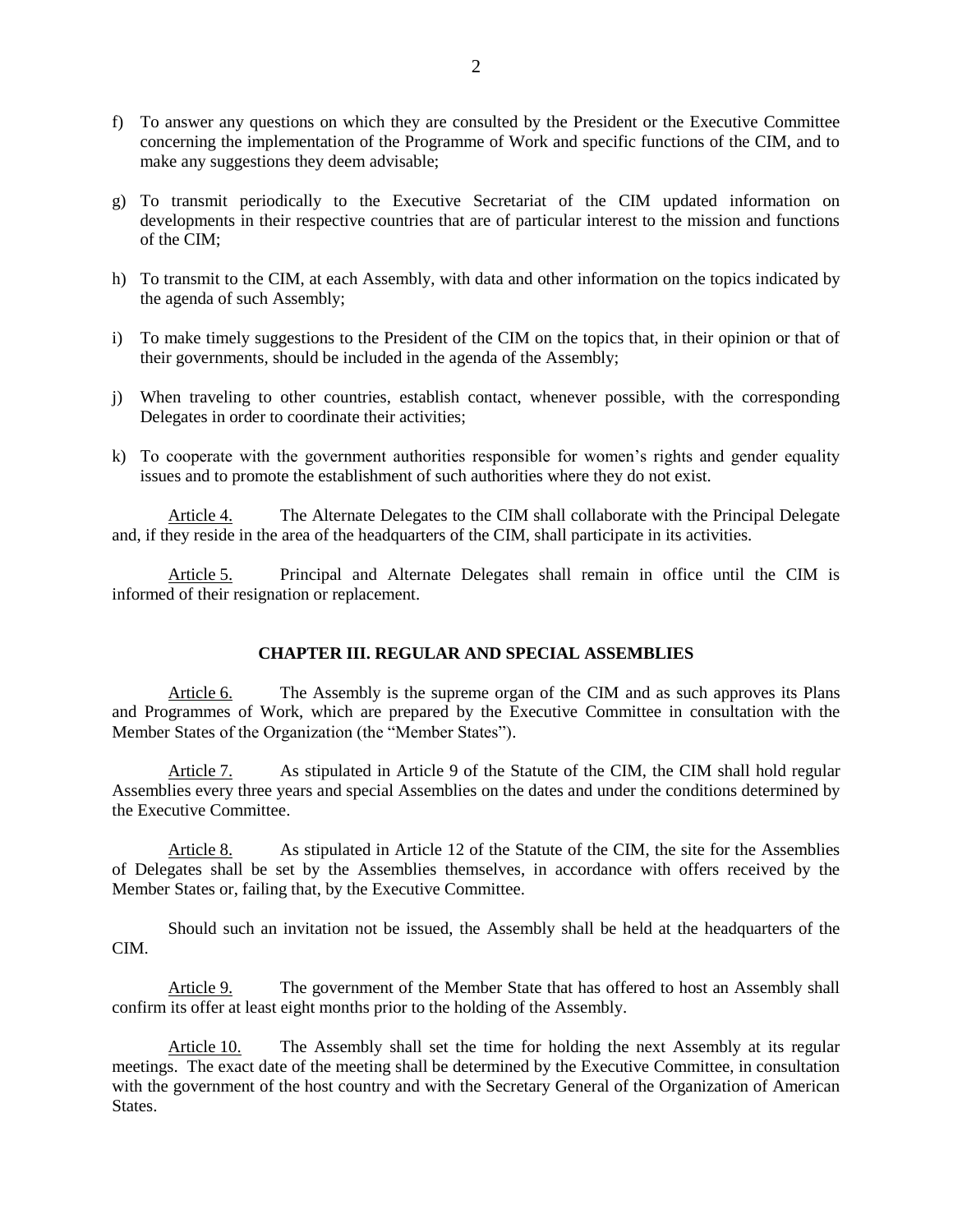If it is necessary to postpone a regular Assembly, such postponement may not exceed ninety days following expiration of the three-year period following the previous regular Assembly.

Article 11. If the regular Assembly has not taken place within the ninety days established in the preceding article, the Executive Committee, in consultation with the Member States, shall decide on the place and date for holding it.

Article 12. Under special circumstances, the Executive Committee may request the Member States to agree to hold a special Assembly.

When the Executive Committee decides to hold a special Assembly, it shall ask the Secretary General to take the necessary steps to provide the pertinent funds. The special Assembly shall take place not more than ninety days after the date of convocation.

#### **CHAPTER IV. THE PRESIDENT OF THE CIM**

Article 13. The President shall be elected in accordance with Articles 14 and 15 of the Statute. Ten months before the Assembly at which the election is to take place, the President shall send a communication to the governments of the eligible Member States inviting them to submit their candidacies for the offices of CIM President, Vice-President or Executive Committee member.

The list of candidates resulting from this process shall be distributed among the CIM Delegates prior to the session of the Assembly at which the voting takes place.

The election of the President, Vice Presidents and Members of the Executive Committee shall be by secret ballot.

Article 14. The duties of the President terminate upon expiration of the term for which she has been elected, upon her resignation from office or as a Delegate for her Member State, or upon revocation of her appointment by her government.

The Secretary General of the Organization shall be informed of resignations or revocations.

### **CHAPTER V. THE VICE-PRESIDENTS OF THE CIM**

Article 15. The Vice-Presidents of the CIM shall be elected in accordance with Articles 16, 18 and 19 of the Statute in accordance with Article 13 of these Regulations.

Article 16. The duties of the Vice-Presidents terminate for the same reasons as those indicated in Article 14 of these Regulations.

Article 17. The costs of travel and per diem for the President of the CIM, or for any of the Vice-Presidents in her stead, on official missions other than the regular and special meetings of the CIM, shall be included in the Programme of Work and Budget of the CIM, approved by the Assembly, and incorporated into the draft program-budget of the Organization prepared by the General Secretariat, in accordance with Article 15 of the Agreement signed between the OAS and the CIM and Article 25 of the Statute of the CIM.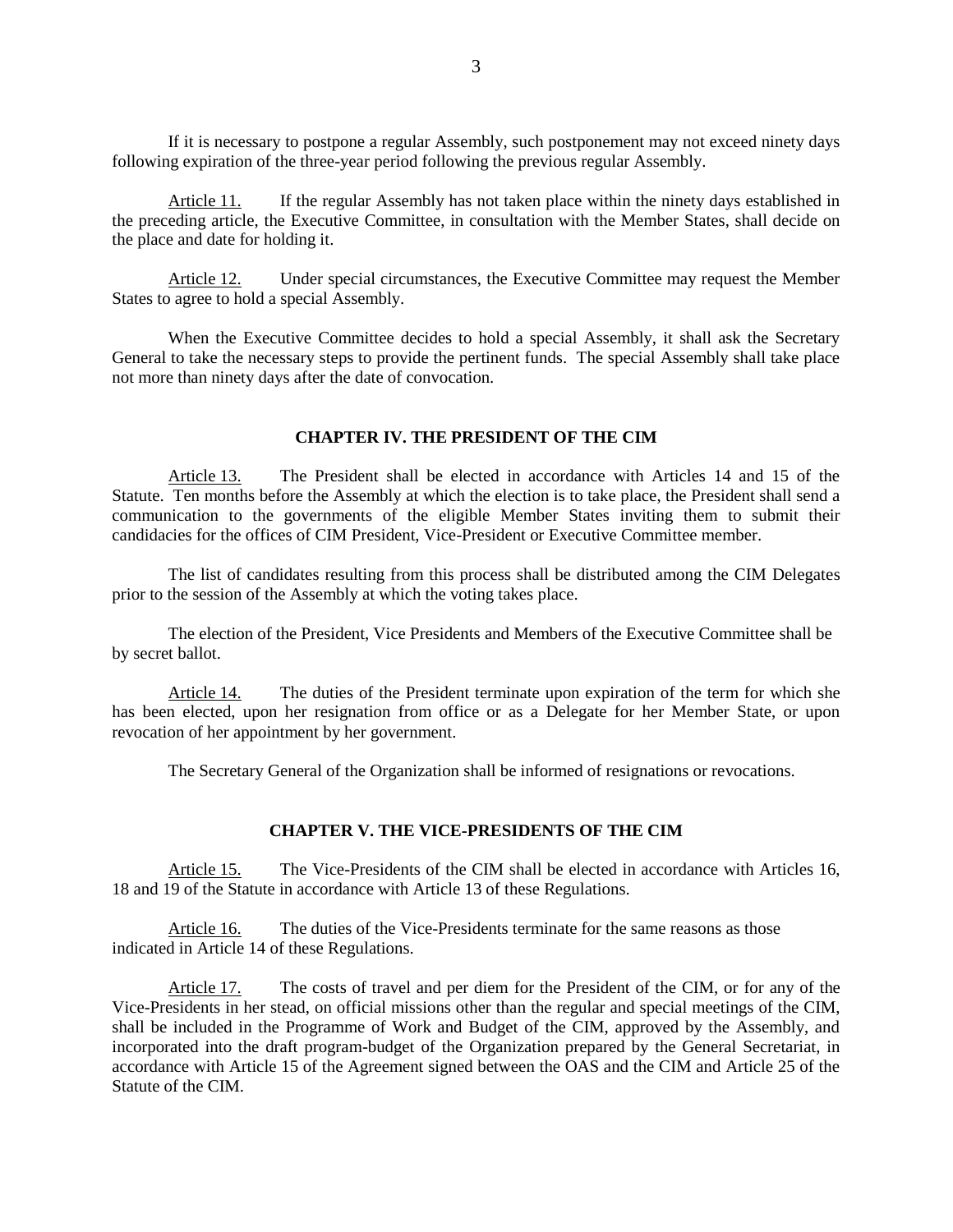### **CHAPTER VI. REGULAR AND SPECIAL MEETINGS**

Article 18. Pursuant to Article 25 of the Statute of the CIM, the Executive Committee shall hold regular virtual or on-site sessions at least twice a year, at the headquarters of the CIM, or in any Member State.

It may hold special meetings when the President of the CIM or at least five of its members so request.

The meetings of the Executive Committee of the CIM shall be numbered consecutively, differentiating between regular and special ones.

Article 19. The Executive Secretary of the CIM, and any staff member or expert whose presence may be required for the discussions, may participate with voice but without vote in the deliberations of the Executive Committee.

Article 20. The meetings of the Executive Committee shall be open, but at the request of any of its members it may meet in closed session, with only its members present.

After hearing the reasons advanced by the proponent, it shall be decided by a simple majority whether the meeting is to continue closed, and if so, neither the Executive Secretary nor the personnel under her supervision may participate therein.

Article 21. A meeting of the Executive Committee requires the presence of at least five of its members, and decisions shall be adopted by vote of an absolute majority of the members of the Committee.

Article 22. The President of the CIM shall convene the Executive Committee and, with the cooperation of the Executive Secretary, shall prepare the order of business that is to be considered at each meeting.

The notice of convocation shall include this order of business and shall be transmitted by the Executive Secretary to the members of the Committee thirty days in advance. This deadline may be shortened in the case of special meetings.

The President shall inform the Secretary General of the Organization of this convocation.

Article 23. In preparing the agenda and the order of business, the President shall take into account any requests and proposals that may be made to her sufficiently in advance by the members of the Executive Committee and by the Delegates on the Commission.

Article 24. At the start of each meeting, the Executive Committee shall approve the order of business. The members of the Committee may propose the inclusion of any additional topic. The Committee shall decide by an absolute majority whether or not to include the topic proposed. At special meetings, additional topics may be included in the order of business prepared by the President only after it has been so decided by an absolute majority of the members of the Committee.

Article 25. The Executive Secretary shall arrange for summary minutes to be taken at the meetings of the Executive Committee. These minutes shall include a list of the participants in the meeting, topics considered and agreements adopted.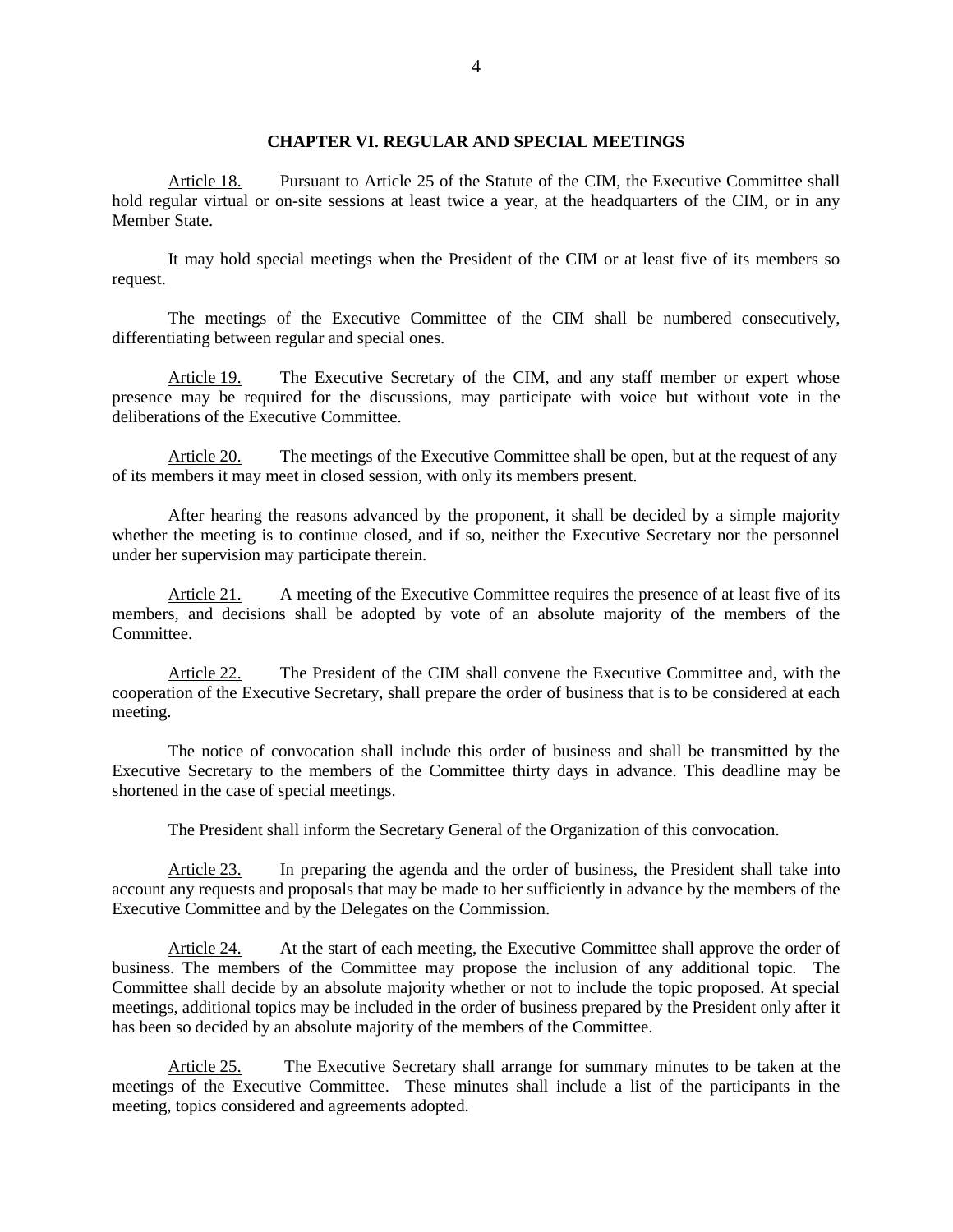Article 26. Agreements of the Executive Committee shall be distributed to the Committee members, and the Delegates to the Commission, within five (5) and fifteen (15) working days of each meeting, respectively.

Article 27. The minutes of the meetings of the Executive Committee shall be signed by the President and by the Executive Secretary. Provisional minutes shall be circulated to the Committee members within fifteen (15) working days following the date of the respective meeting.

The Delegates may submit any stylistic changes they deem advisable within thirty (30) working days of distribution of the minutes. If the President considers that a change affects the substance rather than the form of the minutes, she shall so inform the person who requested the change. The latter shall have the right to raise a point of order on the matter at the next meeting of the Committee.

Article 28. The minutes of each meeting shall be submitted to the Committee for approval at its next meeting, and upon approval, shall be sent to all the Delegates.

#### **CHAPTER VII. GOVERNANCE**

Article 29. The Executive Secretariat of the CIM is governed by Articles 28 through 30 of the Statute and by the pertinent provisions of the *Agreement between the General Secretariat of the Organization of American States and the Inter-American Commission of Women* (1978) and the provisions of these Regulations.

The functions of the Executive Secretariat are defined in Article 30 of Statute.

Article 30. The Executive Secretariat of the CIM functions in the offices of the General Secretariat of the Organization.

The staff of the Executive Secretariat forms part of the staff of the General Secretariat of the Organization and, consequently, is subject to the rules and regulations governing the operations of the General Secretariat in accordance with Articles 13 and 14 of the *Agreement between the General Secretariat of the Organization of American States and the Inter-American Commission of Women* (1978).

Article 31. The Executive Secretary of the CIM is the head of the Executive Secretariat and is responsible to the President and the Executive Committee of the CIM and to the Secretary General of the Organization for its operations.

#### **CHAPTER VIII. AMENDMENT AND INTERPRETATION OF THE REGULATIONS**

Article 32. Modifications to these Regulations must be approved by the Assembly of Delegates. Amendments must be adopted by a two-thirds majority of the Delegates accredited to the Assembly at which such vote takes place.

Article 33. Draft amendments to these Regulations proposed by one or more governments of the Member States must be duly transmitted to the other governments by the President of the CIM.